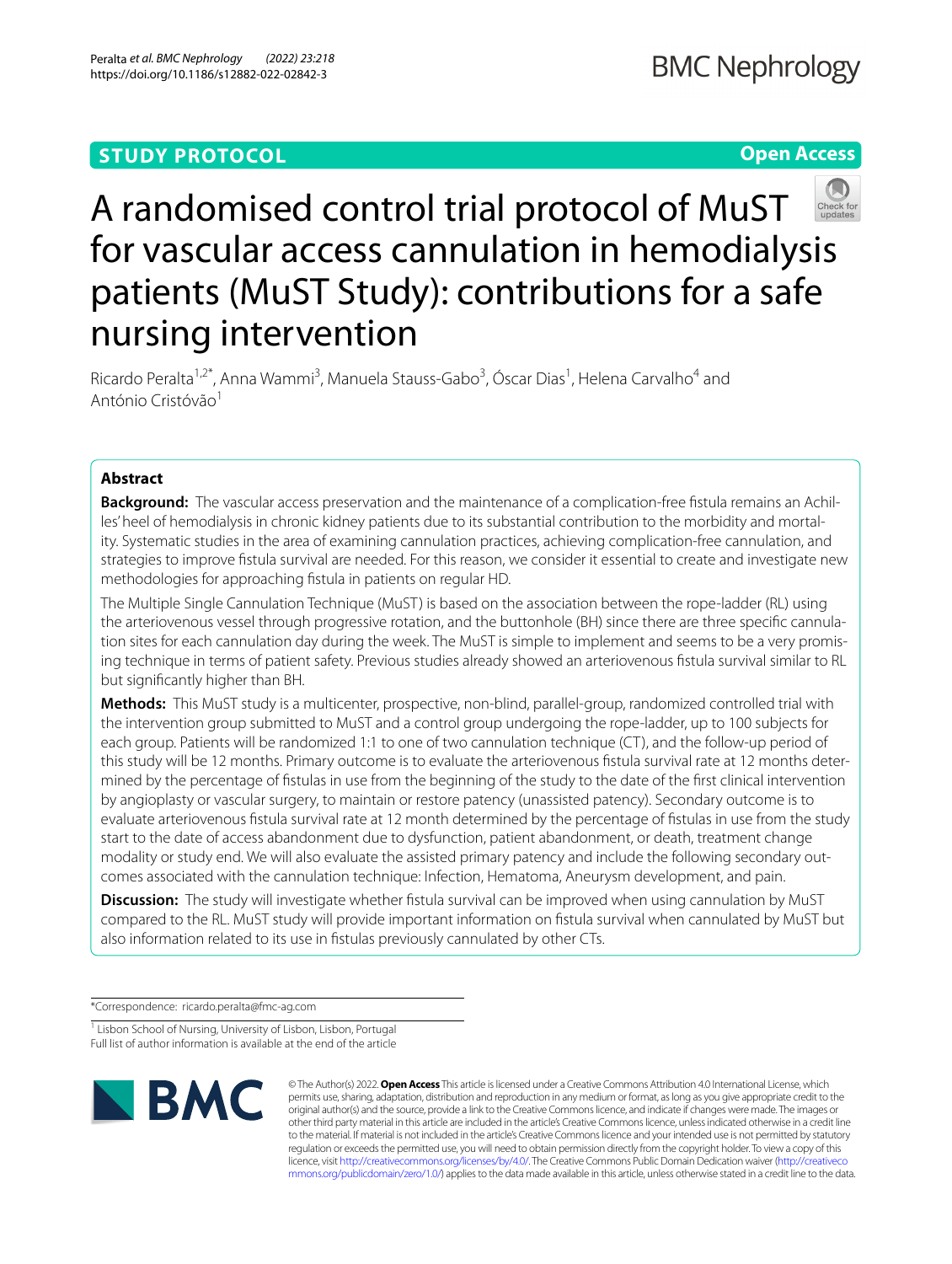**Trial registration:** ClinicalTrials.gov identifer [NCT05081648](https://clinicaltrials.gov/ct2/show/record/NCT05081648) registered on 18 October 2021. **Keywords:** Arteriovenous fstula, Vascular access, Cannulation, Rope-ladder, Pain, Hemodialysis, MuST, Protocol, Randomised control trial

# **Background**

Despite technological advances in the treatment of chronic kidney disease (CKD), vascular access (VA) remains one of the main causes of comorbidities and hospitalization of hemodialysis (HD) patients [[1,](#page-5-0) [2\]](#page-5-1). A functioning VA guarantees the efficiency of the treatment and represents the lifeline for these patients. In a systematic review, Casey et al. [\[3\]](#page-5-2) concluded that patients on HD have an increased vulnerability, not only due to their underlying chronic disease, but also as they must maintain a functioning VA. Bodily intrusion fear of cannulation, disfgurement, threat of complications, potential VA failure and difficulty sleeping are some of the concerns expressed by patients. For some patients, the fear of cannulation is an impediment to the construction of a VA or leads treatment refusal [\[3](#page-5-2)].

Another serious complication potentially related to cannulation techniques is local infection of the VA or bacteremia. This complication has been found to be associated with the buttonhole cannulation (BH) technique [[4,](#page-5-3) [5](#page-5-4)]. However, a meta-analysis performed by Chong Ren et al. [\[6](#page-5-5)] failed to demonstrate this increase in prevalence, due to heterogeneity of results.

Two systematic literature reviews and a meta-analysis [[6–](#page-5-5)[8\]](#page-5-6) did not fnd conclusive results when comparing the rope-ladder (RL) and BH with relation to the bleeding time reduction, hematoma, hospitalization, interventions, or VA survival. According to the authors, these limitations are associated with the studies` poor quality and heterogeneity.

The VA is often described as a lifeline  $[9]$  $[9]$  $[9]$  that enables chronic kidney patients undergo HD as a replacement therapy for renal function, enabling their survival and maintainence of an acceptable quality of life. The health, safety, and well-being of the patient must be ensured when providing care. In this way, risks must be identifed, monitored and, whenever possible, prevented. Successful cannulation of a VA depends on the choice of cannulation technique (CT), environmental infuences, the skill of the nursing staf, practical experience, but also on the talent, confidence, and commitment of the caregiver. The arteriovenous fstula (AVF) CT is an invasive procedure and is not free from complications but should be performed in a way that does not cause further damage or injury beyond that resulting from the essential act of clinical intervention.

However, VA preservation and the maintenance of a complication-free AVF remains an Achilles' heel [[9,](#page-5-7) [10](#page-5-8)] due to its substantial contribution to the morbidity and mortality in this patient population. Thus, demanding studies in the area of examining cannulation practices, achieving complication-free cannulation, and strategies to improve AVF survival are needed [[11\]](#page-6-0).

MuST is a novel Multiple Single Cannulation Technique (MuST) [\[12\]](#page-6-1) that is based on the association between the RL by using the arteriovenous vessel through progressive rotation and the BH. This cannulation technique uses three specifc cannulation sites for each day during week, allowing the cannulation sites to heal during cannulation.

In a previous randomized controlled trial (RCT) published by Peralta et.al., three cannulation techniques (CT) MuST, RL and BH have been compared by using fistula not previously used by other CT  $[13]$  $[13]$  $[13]$ . The trial was conducted in 18 clinics that recruited 172 patients randomly assigned to three different cannulation techniques. The primary endpoint was AVF primary patency at 1 year. The results showed that MuST is simple to implement and seems to be a very promising technique in terms of patient safety [\[13](#page-6-2), [14](#page-6-3)]. Moreover, a signifcantly higher AVF survival rate compared to the BH technique could also be shown in this trial.

Therefore, the aim of the MuST study is to investigate whether new methodologies of cannulation improve fstula survival in patients on regular HD.

With the MuST Study, we are going to use fstulas previously used by traditional CT. In addition to evaluating AVF survival, we intend to evaluate other secondary outcomes not evaluated in the previous study.

#### **Methods**

This study is a multicenter, prospective, non-blind, parallel-group, randomized controlled trial with the intervention group undergoing MuST procedure and a control group undergoing the RL technique. Patients will be randomized 1:1 to one of two CT, MUST or RL, and the follow-up period of this study will be 12 months. For each treatment group up to 100 patients are planned to be included.

# **Study Objectives**

The aims of the MuST Study are to: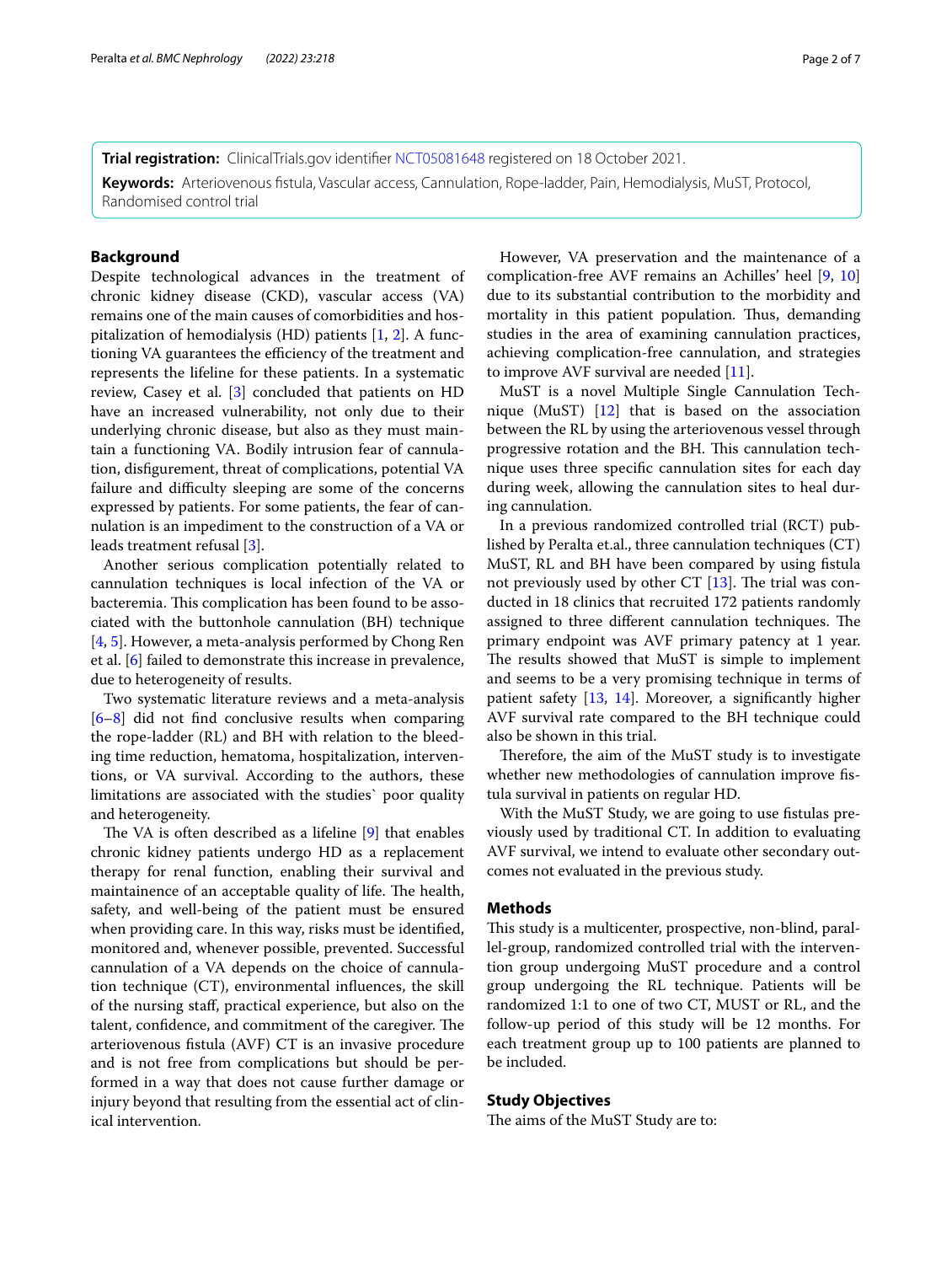- Determine the AVF survival of patients submitted to MuST compared to those submitted to RL.
- Determine the AVF complication rate of patients submitted to MuST compared to those submitted to RL.
- Analyze the intensity of pain perceived by the patient with each cannulation technique under study.

# **Study hypotheses**

This study examines the following hypotheses:

- Does MuST allow 10% rate of greater AVF survival in patients on a regular HD program in private HD clinics than RL?

- Does MuST have a lower AVF complication rate in patients on a regular HD program in private HD clinics than RL?

- Do patients submitted to MuST perceive less pain than patients submitted to RL?

# **Study population**

# *Recruitment of the study population*

Patients with end-stage kidney disease (ESKD) on a regular HD program will be recruited in 3 private dialysis clinics operating in Portugal. Decision on a study participation is made by the patient. The treading physician will inform the patient about the study and provides written information. If the patient is not willing to participate in the study by giving its written informed consent, the patient cannot be included in the study.

The patients who signed the informed consent and meet the inclusion and exclusion criteria, will be randomly organized into two groups – intervention and control groups. Each group will be stratifed according to the following criteria: diabetes and AVF vintage to ensure that these variables is properly represented in the sample and avoid bias*.*

## *Inclusion criteria*

Patients with AVF will be selected when:

- Are on a regular HD program with three weekly sessions;
- AVF has been in use for at least 8 weeks without incident;
- AVF with blood fow (Qa)≥500 mL/min evaluated by thermodilution;
- AVF paths allow cannulations along the entire length of the vein with at least 6 cm of distance between bevels, or two distinct areas of 3 cm in length;
- Adult patients

# **Exclusion Criteria**

Patients with the following characteristics will be excluded:

- Those who decline to take part;
- Those who have undergone angiography or surgical intervention in the last 4 months in the AVF in use;
- Those who have undergone three or more interventions in the AVF in use;
- Those with use of anesthetic creams at cannulation sites.

# **Intervention**

For the study implementation, the key VA person and the principal investigator in each clinic will be involved and the following procedures will be carried out:

- Identifcation of all patients with AVF;
- Selection of eligible patients;
- Informing potential participants about the study and requesting informed consent;
- Participants' randomization in a 1:1 ratio, according to MuST versus RL. Randomization will be performed centrally by the project manager and electronically using random sequence generator, two branches (columns) from RANDOM.ORG.

The key VA person and the nurse's team will be carried out the following steps:

- Collect AVF photo, before the start of the study (baseline), at 6 months and at 1 year during the study;
- MuST cannulation technique select and identify cannulation sites with a dermographic pen until their location is easily visible due to skin depigmentation; Two areas of arterial and venous cannulation will be created, with three cannulation points each at least 1 cm apart;
- Rope-ladder cannulation technique create a diagram of the cannulation sites' orientation. The diagram will be attached to each patient's dialysis fle for quick reference;
- AVF physical examination before each HD treatment with recording of the fndings;
- The daily results of each patient's assessment will be recorded using the computer tool VASACC (vascular access) and on an Excel spreadsheet;
- The nurse who performs the cannulation will assess the intensity of pain perceived by the patient;
- Pain will be assessed immediately after cannulation of the arterial and venous area according to the 10 cm long visual analog scale (VAS) which has the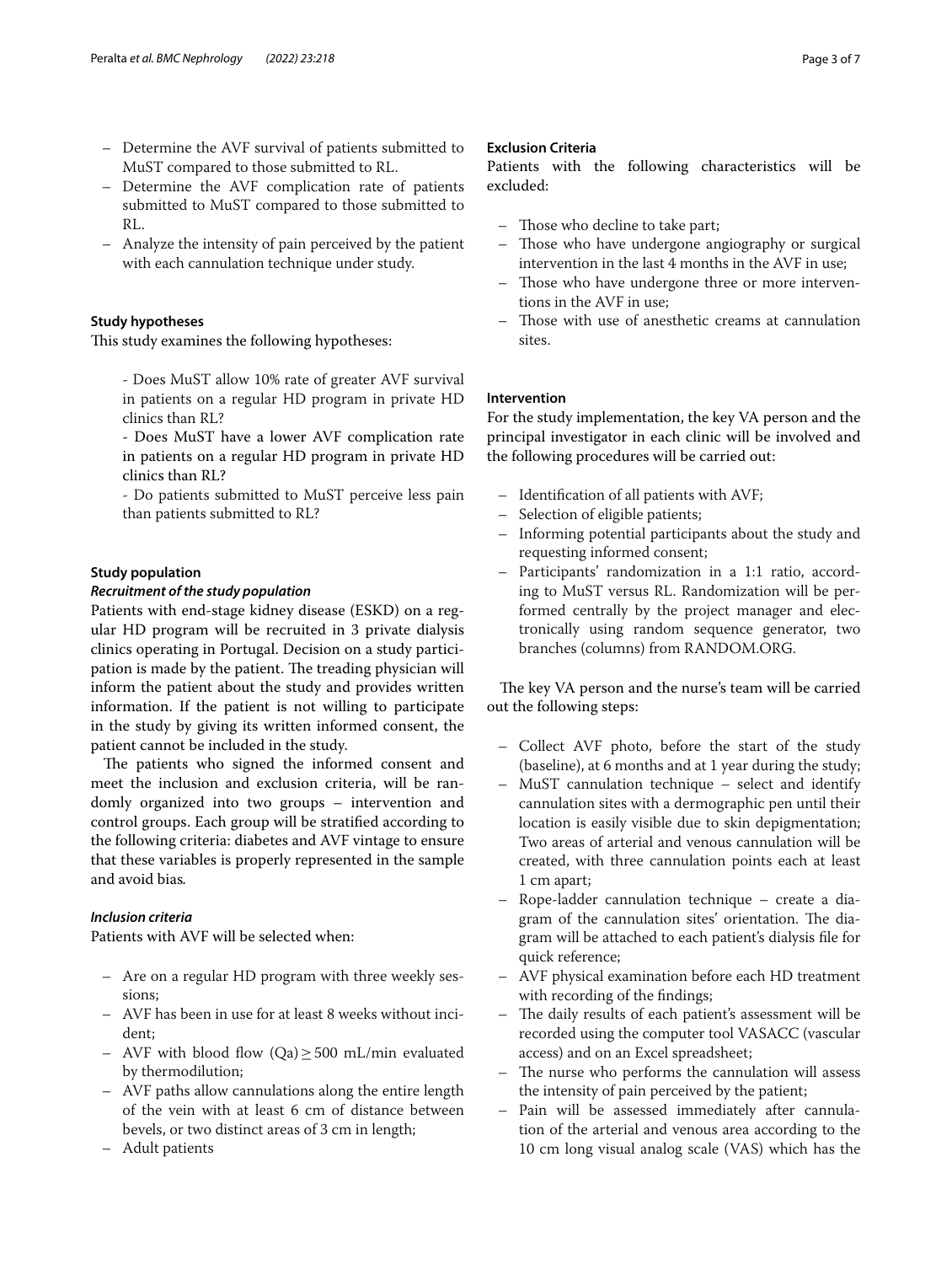classifcation "No Pain" on the far left and "Extreme Pain" on the right [\[4](#page-5-3), [17](#page-6-4), [21\]](#page-6-5);

- Whenever there is a referral to the Vascular Access Center (VAC) for angiography or vascular surgery, a record will be made in the patient's clinical fle in the EUCLID database;
- After the intervention in the VAC, a record of the intervention per patient will be made in the Vascular Access OnLine database (AV OnLine). This registration will be performed by the nephrologist or vascular surgeon, depending on which intervention is performed. This information will then be transcribed into the Excel data collection Spreadsheet;
- Patients will be followed until access thrombosis, abandonment due to AVF dysfunction or surgical intervention with anastomosis alteration, patient abandonment from the study, transfer to another clinic, hospitalization, death, change of treatment modality or study end;
- For the variable pain intensity, time to hemostasis, peri-needle bleeding, Qa, dialysis dose (*sp*kt/V) and substitution volume will be evaluated at 3 time periods only: before study start, at 6 months, and at 12 months;
- Presence of scab at the cannulation site and the ease of identifying the cannulation site will be evaluated at the same time periods, but only for CT MuST;
- Monthly meetings will be held with the head nurse and key VA person, and additional meetings whenever necessary. All situations deviating from normality there will be discussed. Verifcation and collection of data.

In this clinical trial, we use a new fstula approach, because of which it is necessary to carry out training and raise awareness of nurses to assess and record the variables under study. Thus, it is not possible to blind the participants nor the nurses who perform the intervention.

Physicians performing angioplasty or vascular surgery will not be aware of the selected patients.

We will involve more than forty nurses, more than two hundred patients and ultimately, this can lead to improved evidence on fstula preservation.

# **Study Outcomes**

#### *Primary outcome*

As a primary indicator, we consider AVF survival rate at 12 months and determined by the percentage of fstulas in use from the time-zero of study enrollment to the date of the frst clinical intervention by angioplasty or vascular surgery, to maintain or restore patency – "unassisted patency" [\[15](#page-6-6), [16\]](#page-6-7).

To assess the variable "AVF survival" we consider the following criteria:

- Fistula that is successfully cannulated with two needles, arterial and venous, that allows a prescribed blood flow of at least 300 mL/min and that allows for an adequate treatment will be considered a functioning AVF [\[17\]](#page-6-4);
- Fistula used without success will be considered a dysfunctional AVF, whether it has patency or not  $[15]$  $[15]$ ;

- It will be considered AVF abandonment on the day that access is considered permanently unusable or not suitable for cannulation [[17\]](#page-6-4);

Referral for endovascular intervention [[15](#page-6-6), [16\]](#page-6-7) will be based on two of the following factors of AVF dysfunction:

- Decreased AVF blood flow (Qa) (assessed by thermodilution and <400 mL/min);
- Increased hemostasis time (>10 min);

- Cannulation failure: failure or inability to insert dialysis needles [\[17\]](#page-6-4);

- Decreased dialysis efficacy: low HD dose, spKt/V  $\langle 1.2 \, [17]$  $\langle 1.2 \, [17]$  or substitution volume  $\langle 21L$ . A parameter to quantify the HD adequacy (*sp*Kt/V) will be calculated based on ionic dialysance obtained by the integrated module Online Clearance Monitor (OCM®) from the 5008 CorDiax machine, and "*V*" was derived from total body composition assessment with a bioimpedance device (Body Composition Monitor - FMC) [\[18](#page-6-8)];

Or changes in the physical examination (changes in thrill, abnormal development of aneurysm, or progressive increase in edema in the AV limb) and plus one of the factors described above.

Referral for surgical intervention [[15\]](#page-6-6) will be based on one or more indicators of AVF dysfunction:

- Rupture of the AVF wall;
- AVF thrombosis;
- Progressive development of aneurysm;
- Acute bleeding: AVF bleeding requiring surgical intervention;
- Local infection of the AVF;
- Defcient distal perfusion with signs of ischemia.

# **Secondary outcome**

We will evaluate the assisted primary patency. As an outcome, we considered AVF survival rate at 12 month and determined by the percentage of fstulas in use from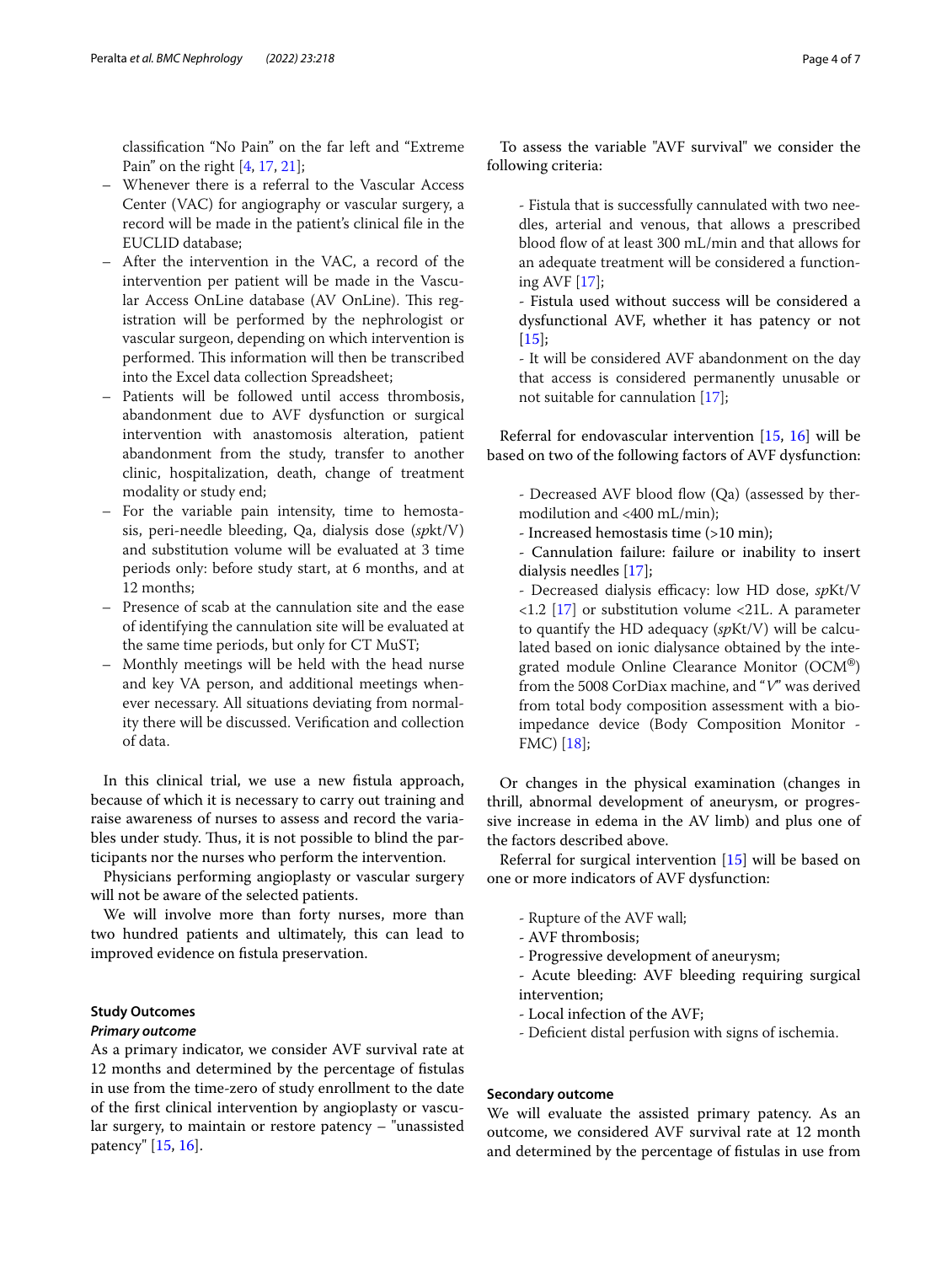the time-zero the study enrolment, to the date of access abandonment due to dysfunction, patient abandonment, or death, treatment change modality or study end [\[15](#page-6-6), [17,](#page-6-4) [19\]](#page-6-9). For the study, we will consider the frequency of interventions, both endovascular and surgical, to maintain functioning access [[17](#page-6-4)].

We will also include the following secondary outcomes associated with cannulation:

- Infammation signs at the AVF cannulation site, defned by the presence of one or more signs: redness, edema or local exudate [[4](#page-5-3)];

- AVF local infection, defned by the presence of exudate at the cannulation site with a positive bacteriological culture;

- Bacteremia related with AVF and confrmed with a positive blood culture (describe if swab was performed and/or infection treated with antibiotics);

- Hematoma or infltration: an incident that occurs during cannulation that can result in local infltration, edema, or pain, which can be treated with local ice, but re-cannulation is possible [[16](#page-6-7)];

- Time to hemostasis: time to stop bleeding after needle removal, with up to 10 min considered normal  $[4]$  $[4]$ ;

- Peri-needle bleeding: bleeding from the puncture site during treatment and requiring nursing intervention;

- Aneurysm development: segment dilatation of the arterialized vein at three times the diameter of the segment considered normal, which means a segment with a width of  $\geq$  18 mm [\[20](#page-6-10)]. An increase in the existing aneurysm will be considered when the vein presents an increase in its diameter of  $\geq$  5 mm.

- Local pain related to CT;

- Presence of scab at the cannulation site;
- Easy to identify cannulation site.

#### **Outcome parameters**

For the sample characterization, we will describe the sociodemographic characteristics, comorbidities and laboratory data immediately before the start of the study (baseline). We will also describe the interventions already carried out in active AVF within the last year (T0).

#### **Data collection instrument**

– To collect the data, an Excel Spreadsheet was created, consisting of 5 sheets:

Patient baseline; Follow-up data changes; Follow-up data semester; AVF intervention and Outcome.

- The data resulting from the evaluations will be collected from the VASACC and EuCliD databases and recorded on the Excel data collection Spreadsheet.
- A computer fle will be created to store the patient's VA photos. Each photo will be given an identifcation number.

## **Data usage**

– The use of the information collected is exclusively for academic purposes and the results of the study may be published in peer-reviewed scientifc journals and presented at relevant national and international meetings, preserving the identity of all participants

Pain assessment scale:

– Visual analog scale (VAS).

Pain will be assessed immediately after cannulation of the arterial and venous area according to the 10 cm long visual analog scale (VAS) which has the classifcation "No Pain" on the far left and "Extreme Pain" on the right [\[4](#page-5-3), [17,](#page-6-4) [21\]](#page-6-5).

The values obtained will later be registered on the Excel data collection Spreadsheet.

#### **Statistical analysis**

Data will be analyzed according to the "intention-totreat"  $[15]$  $[15]$  $[15]$ . The continuous variables of the "baseline" will be expressed through measures of location, dispersion and the categorial variables will be summarized using absolute and relative frequencies. Descriptive comparisons and tests will be performed between groups at baseline, at 6 and 12 months. To compare two groups by continuous variables, parametric tests will be used, namely the t-test, or nonparametric tests if normality is not assumed.

To analyse relationship between categorical variables, the Chi-square test  $(\chi^2)$  will be conducted, or Fisher's exact test when appropriate.

The primary factors to assess fistula survival will be calculated over time from baseline to time requiring intervention (no patency assistance) or withdrawal from the study. In this case we will use the Kaplan–Meier survival curves.

For secondary factors, such as the frequency of hematoma, signs of infection, local infection or bacteremia, and thrombosis, the number of events per 1000 days of AVF will be calculated [\[16](#page-6-7)].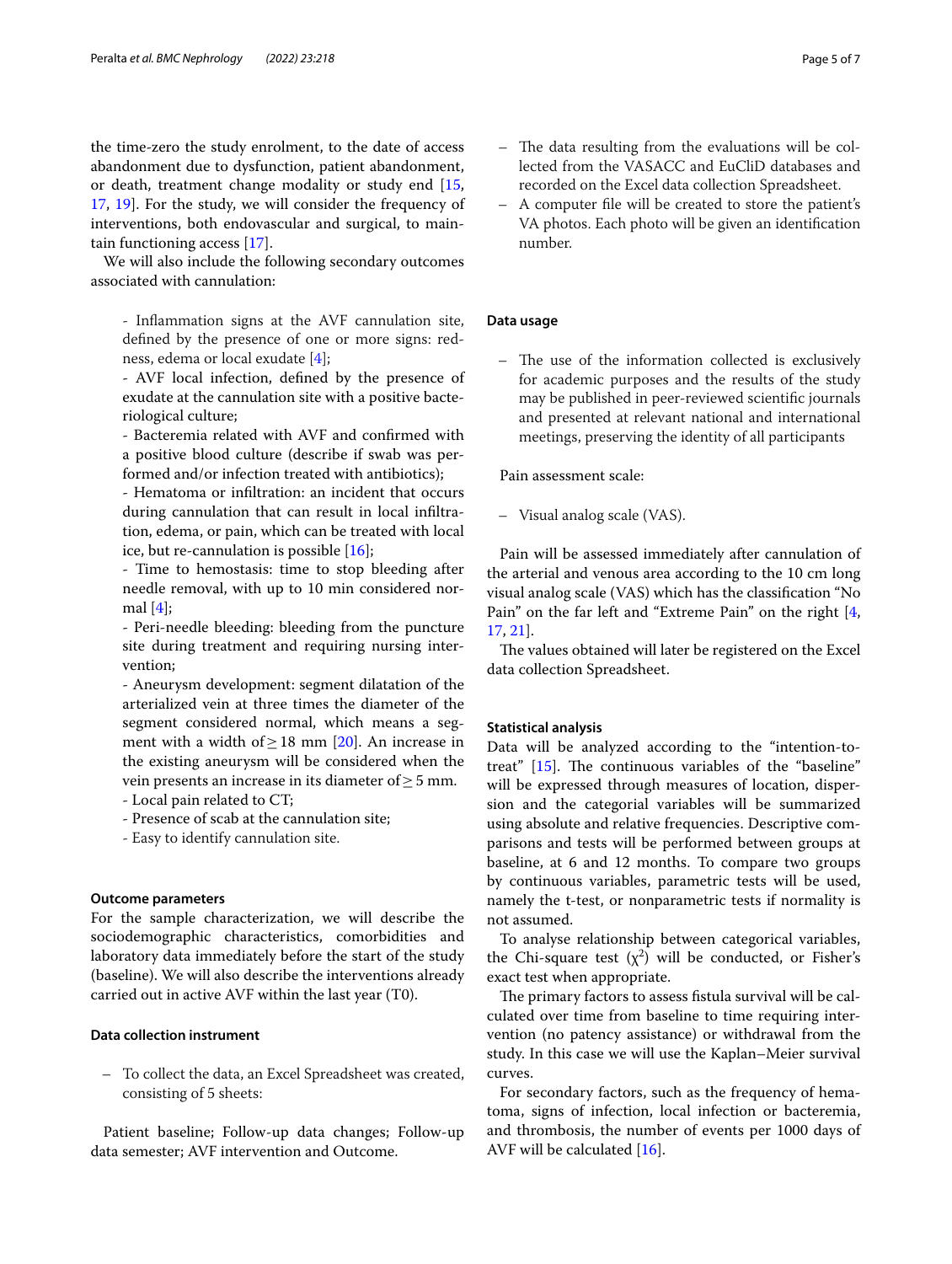Results will be considered signifcant when *p*<0.05. All the statistical analysis will be performed using SPSS (version 23; IBM, Armonk, NY, USA).

# **Discussion**

Any insertion of a needle is an invasive procedure that induces tissue damage, pain, and when performed incorrectly or improperly, has serious consequences, both immediate and subsequent, on patient safety. Studies report that area CT should be avoided as it creates aneurysmal development in the cannulation sites and subsequent VA failure. Regarding the other two CT, RL versus BH, results are controversial in relation to pain perception and assessment tools and methodologies are heterogeneous. On the one hand, buttonhole CT shows a reduction in the development of aneurysms, on the other hand, it is associated with an increased risk of infection at the cannulation site, and bacteremia. Therefore, we believe that it is necessary to create new approaches to AVF in patients on a regular HD program. Previous RCT [[13\]](#page-6-2) using MuST showed an AVF survival was similar to RL, however it was not evaluated assisted primary patency and other secondary outcomes such as pain that are included in this study. MuST study will provide important information on fstula survival cannulated by MuST and as well as other information related to its ease of use in fstulas previously cannulated by other CTs.

#### **Abbreviations**

AVF: Arteriovenous fstula; BH: Buttonhole; CT: Cannulation technique; CKD: Chronic kidney disease; ESKD: End-stage kidney disease; EuCliD: European Clinical Data Base; FMC: Fesenius Medical Care; HD: Hemodialysis; LMWH: Lowmolecular-weight heparin; MuST: Multiple single cannulation technique; OCM: Online Clearance Monitor; Qa: AVF blood flow; RCT: Randomized controlled trial; RL: Rope-ladder; spkt/V: Single-pool urea kinetic modelling; UFH: Unfractioned heparin; VA: Vascular access; VAS: Visual analog scale; VASACC: Vascular access database.

#### **Acknowledgements**

We acknowledge the efforts of all the investigators involved in the realization of this study.

#### **Authors' contributions**

RP and AC contributed to the conceptualization and drafted the manuscript. AW and MSG conceptualized this study and helped obtain funding. OD and HC specifcally designed the statistical analysis. AW, MSG, OD and HC critically and substantively revised the manuscript and all authors approved the fnal version.

#### **Funding**

The study was partially funded by *Fresenius Medical Care Germany GmbH.* The funding sources had no role in design of the study and will not have any role during its execution, analysis, interpretation of the data submission results.

#### **Availability of data and materials**

Only the investigators will have access to the data. The datasets generated and analyzed during the current study are not publicly available but are available from the corresponding author on reasonable request. A dissemination plan has been developed which is directed towards diferent stakeholders: a)

Patients with chronic diseases, b) Health professionals, c) Politicians, d) Patient organisations, e) Scientifc circles.

#### **Declarations**

#### **Ethics approval and consent to participate**

The MuST study was approved by the Ethics Committee of NephroCare Portugal (number 03/2021 of 26 March 2021) and will be conducted in accordance with the Declaration of Helsinki and relevant quidelines and regulations. All participants will be provided with information on the purpose and procedures of the study. The clinical data collected will only be linked to the patient by a unique study number and will contain no personal identifers. Informed consent will be obtained from all the participants in written to collect and retain this data. The data that will be used for analysis and dissemination for research purposes will be completely anonymized.

### **Consent for publication**

Not applicable.

#### **Competing interests**

RP., AW., and MSG., are full-time employees of Fresenius Medical Care. The authors report no other conficts of interest in this work.

#### **Author details**

<sup>1</sup> Lisbon School of Nursing, University of Lisbon, Lisbon, Portugal. <sup>2</sup> NephroCare Portugal, Fresenius Medical Care Portugal, Lisbon, Portugal. <sup>3</sup> Fresenius Medical Care, Global Medical Office, Bad Homburg, Germany. <sup>4</sup>School of Sociology and Public Policy, University Institute of Lisbon, Center for Research and Studies in Sociology, Lisbon, Portugal.

Received: 26 December 2021 Accepted: 10 June 2022 Published online: 21 June 2022

#### **References**

- <span id="page-5-0"></span>1. Feldman HI, Held PJ, Hutchinson JT, Stoiber E, Hartigan MF, Berlin JA. Hemodialysis vascular access morbidity in the United States. Kidney Int. 1993;43(5):1091–6. [https://doi.org/10.1038/ki.1993.153.](https://doi.org/10.1038/ki.1993.153)
- <span id="page-5-1"></span>2. Roy-Chaudhury P. Hemodialysis Vascular Access Dysfunction: A Cellular and Molecular Viewpoint. J Am Soc Nephrol. 2006;17(4):1112–27. [https://](https://doi.org/10.1681/ASN.2005050615) [doi.org/10.1681/ASN.2005050615.](https://doi.org/10.1681/ASN.2005050615)
- <span id="page-5-2"></span>3. Casey JR, Hanson CS, Winkelmayer WC, et al. Patients' perspectives on hemodialysis vascular access: A systematic review of qualitative studies. Am J Kidney Dis. 2014;64(6):937–53. [https://doi.org/10.1053/j.ajkd.2014.](https://doi.org/10.1053/j.ajkd.2014.06.024) [06.024](https://doi.org/10.1053/j.ajkd.2014.06.024).
- <span id="page-5-3"></span>4. MacRae JM, Ahmed SB, Atkar R, Hemmelgarn BR. A randomized trial comparing buttonhole with rope ladder needling in conventional hemodialysis patients. Clin J Am Soc Nephrol. 2012;7(10):1632–8. [https://doi.org/10.](https://doi.org/10.2215/CJN.02730312) [2215/CJN.02730312](https://doi.org/10.2215/CJN.02730312).
- <span id="page-5-4"></span>5. Collier S, Kandil H, Yewnetu E, Cross J, Caplin B, Davenport A. Infection Rates Following Buttonhole Cannulation in Hemodialysis Patients. Ther Apher Dial. 2016;20(5):476–82.<https://doi.org/10.1111/1744-9987.12409>.
- <span id="page-5-5"></span>6. Ren C, Han X, Huang B, Yuan L, Cao Y, Yang X. Efficacy of buttonhole cannulation (BH) in hemodialysis patients with arteriovenous fstula: a meta-analysis. Int J Clin Exp Med. 2016;9(8):15363–70.
- 7. Muir CA, Kotwal SS, Hawley CM, et al. Buttonhole cannulation and clinical outcomes in a home hemodialysis cohort and systematic review. Clin J Am Soc Nephrol. 2014;9(1):110–9. [https://doi.org/10.2215/CJN.03930413.](https://doi.org/10.2215/CJN.03930413)
- <span id="page-5-6"></span>8. Wong B, Muneer M, Wiebe N, et al. Buttonhole versus rope-ladder cannulation of arteriovenous fistulas for hemodialysis: a systematic review. Am J Kidney Dis. 2014;64(6):918–36. [https://doi.org/10.1053/j.ajkd.2014.06.018.](https://doi.org/10.1053/j.ajkd.2014.06.018)
- <span id="page-5-7"></span>9. Lee T. Novel paradigms for dialysis vascular access: downstream vascular biology-is there a fnal common pathway? Clin J Am Soc Nephrol. 2013;8(12):2194–201.<https://doi.org/10.2215/CJN.03490413>.
- <span id="page-5-8"></span>10. Tordoir JHM, Mickley V. European guidelines for vascular access: clinical algorithms on vascular access for haemodialysis. EDTNA-ERCA J. 2003;29(3):131–6. [https://doi.org/10.1111/j.1755-6686.2003.tb00293.x.](https://doi.org/10.1111/j.1755-6686.2003.tb00293.x)